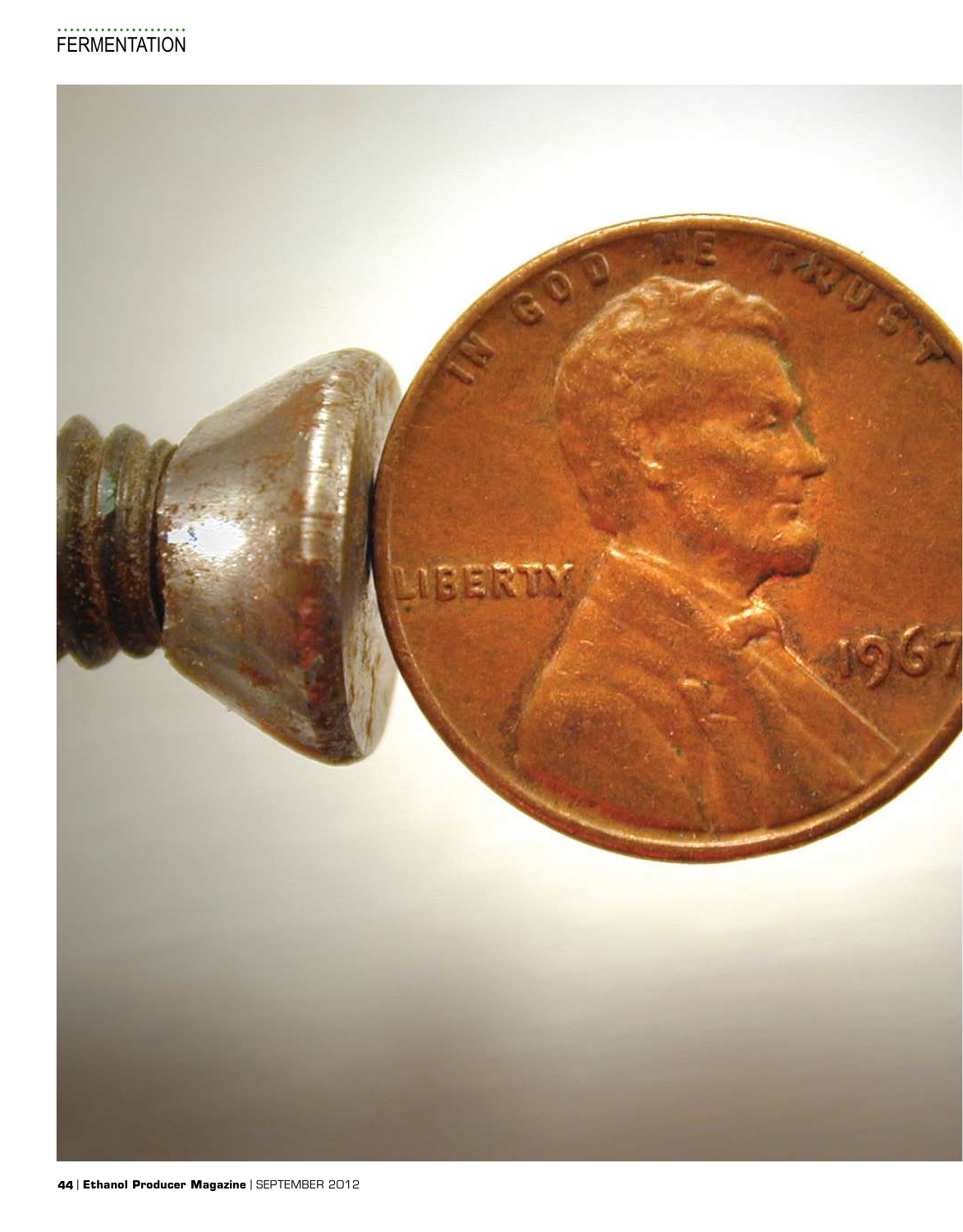

# **Pinching<br>Pennies**

A new yeast product promises to save producers pennies per gallon when pennies count the most.

**By Kris Bevill**

**In a margin environment with high corn prices, relative- ly low oil prices and stagnant consumer demand for gaso- line, the ethanol industry has borne witness to razor thin margins.** The crunch has caused everything from slowdowns to temporary full shutdowns as producers wait for prices to even out and attempt to pinpoint where they can squeeze even the smallest of profit increases out of each gallon of fuel they produce. It wasn't always that way for the ethanol industry. A decade ago, ethanol producers may not have considered that type of incremental changes, but these days, a boost of even half a cent per gallon could make the difference between an operational or idled ethanol plant.

Enter Mascoma Corp. While widely known for its proposed cellulosic ethanol production plans, Mascoma is a technology development firm with a few more tricks up its sleeve. Its specialty is a proprietary consolidated bioprocessing (CBP) platform. CBP is a conversion process in which microorganisms are used to hydrolyze and ferment sugars in one step, as opposed to traditional processes, which require enzymes to hydrolyze sugars and separate microorganisms to carry out fermentation. By definition, CBP requires the use of engineered microor-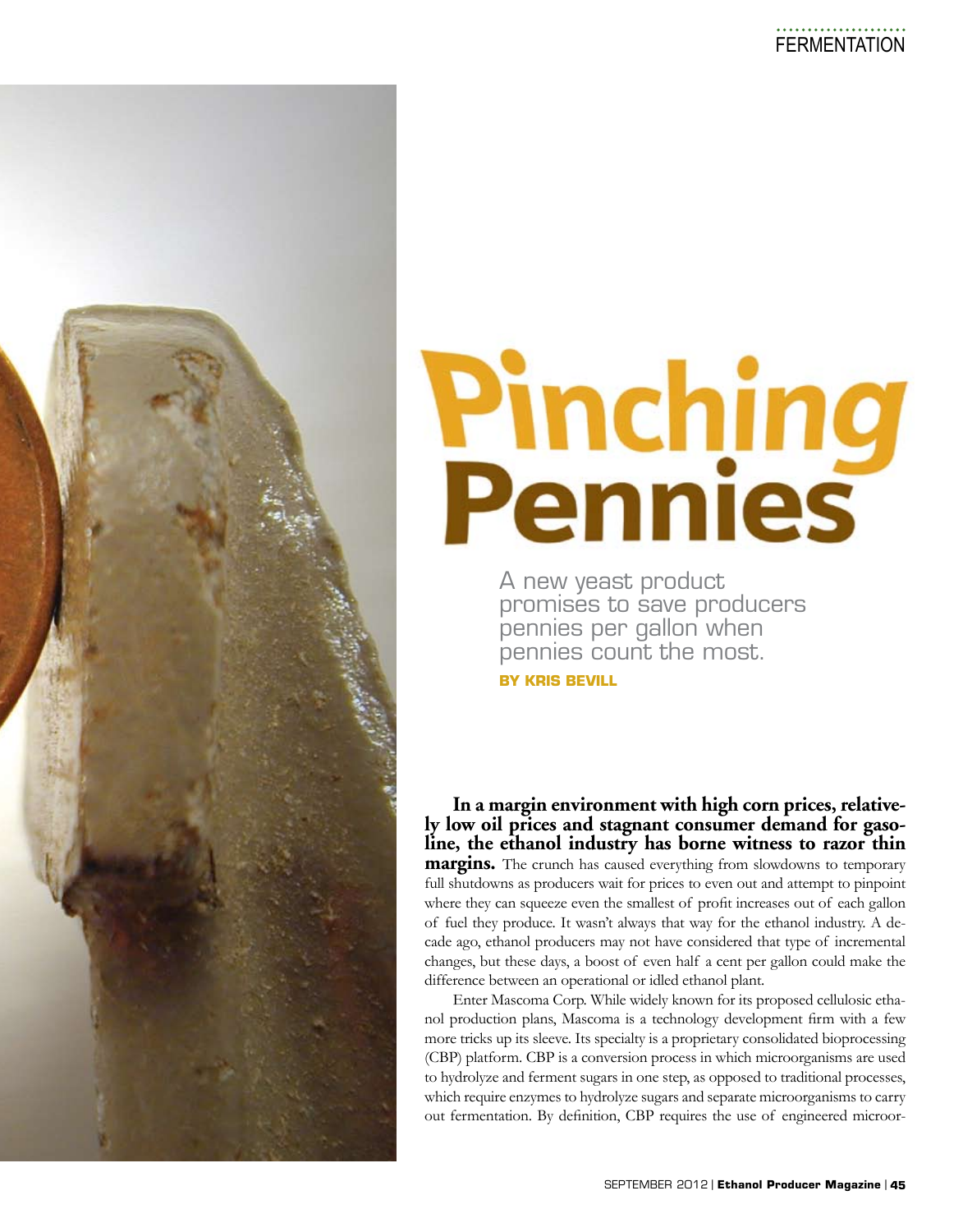## **FERMENTATION**

ganisms because natural organisms are not capable of simultaneously performing both functions, according to Mascoma.

As Mascoma developed its CBP process, it engineered a yeast that can be applied in corn ethanol plants and has been proven to cut operating costs by reducing the plant's enzyme requirements. The Mascoma Grain Technology yeast product, commercially known as TransFerm, is the first commercial application of the company's CBP technology and is a drop-in, bioengineered substitute for conventional yeasts used in ethanol fermentation. Because the yeast itself expresses glucoamylase enzymes, it significantly reduces the amount of enzymes that would otherwise need to be purchased for ethanol production, according to the company. The reduced need for enzymes translates to a gross savings of 1 to 2 cents per gallon, says David Arkowitz, chief financial officer at Mascoma. "We're replacing a significant amount of dollars that



# **SET THE RECORD IN FERMENTATION**

*The DuPont Oval Logo and Dupont™ are trademarks or registered trade.* 

Now you can accelerate your ethanol fermentation rate by 5% or more with DuPont™ FermaSure® XL. Eliminating hours from your fermentation process allows improved ethanol yield efficiency while eliminating antibiotic concerns in co-products. Finish in record time with FermaSure® XL.

Call 1-800-477-6071 more information or visit FermaSure.dupont.com

DuPont™ FermaSure XL®

*copyright © 2012 DuPont. All rights reserved.* 

it costs to produce ethanol because the yeast makes its own enzymes," he says.

TransFerm was introduced to the market during the first quarter of this year but the product has already been used in more than 1,000 fermentations to produce more than 90 million gallons of ethanol at 15 ethanol plants, according to Mascoma estimates. That total includes six commercial customers as well as additional potential customers who are conducting trial runs to test the product at their facilities. The yeast is manufactured and distributed by Lallemand Ethanol Technology, which entered into a multiyear partnership with Mascoma in December to commercialize the product. Mascoma and Lallemand jointly market and sell TransFerm. As part of the agreement, Lallemand pays Mascoma a technology license fee and receives a portion of the net sales based on the market price of conventional yeast, as well as ongoing incentive payments based on sales performance. This is the first bioengineered yeast Lallemand Ethanol Technology has marketed at a commercial level, according to Craig Pilgrim, Global Marketing and Product Development Manager. "We've been involved in a lot of small incremental changes in the past," he says. "You can only push biology so far and then you have to take the next step. For us, it's great to see this product out there. It really is quite a step-change from what it was before in terms of savings and performance, so it's very exciting for us to be involved, not only in partnership with Mascoma, but for the industry overall."

Arkowitz says the product is still in the early days of availability, so it's difficult to predict how many ethanol producers will be using the product by years end. For now, the companies are content to grow sales in a manageable fashion and continue to optimize the product. ICM Inc. signed on as Mascoma's technology development partner in October and provided scale-up assistance and industry expertise to bring the product to market. Now that it has been introduced, the engineering firm is continuing to run lab tests and conduct other related work, Arkowitz says. The first few months of commercial operations have been positive, and the companies are very pleased with TransFerm's